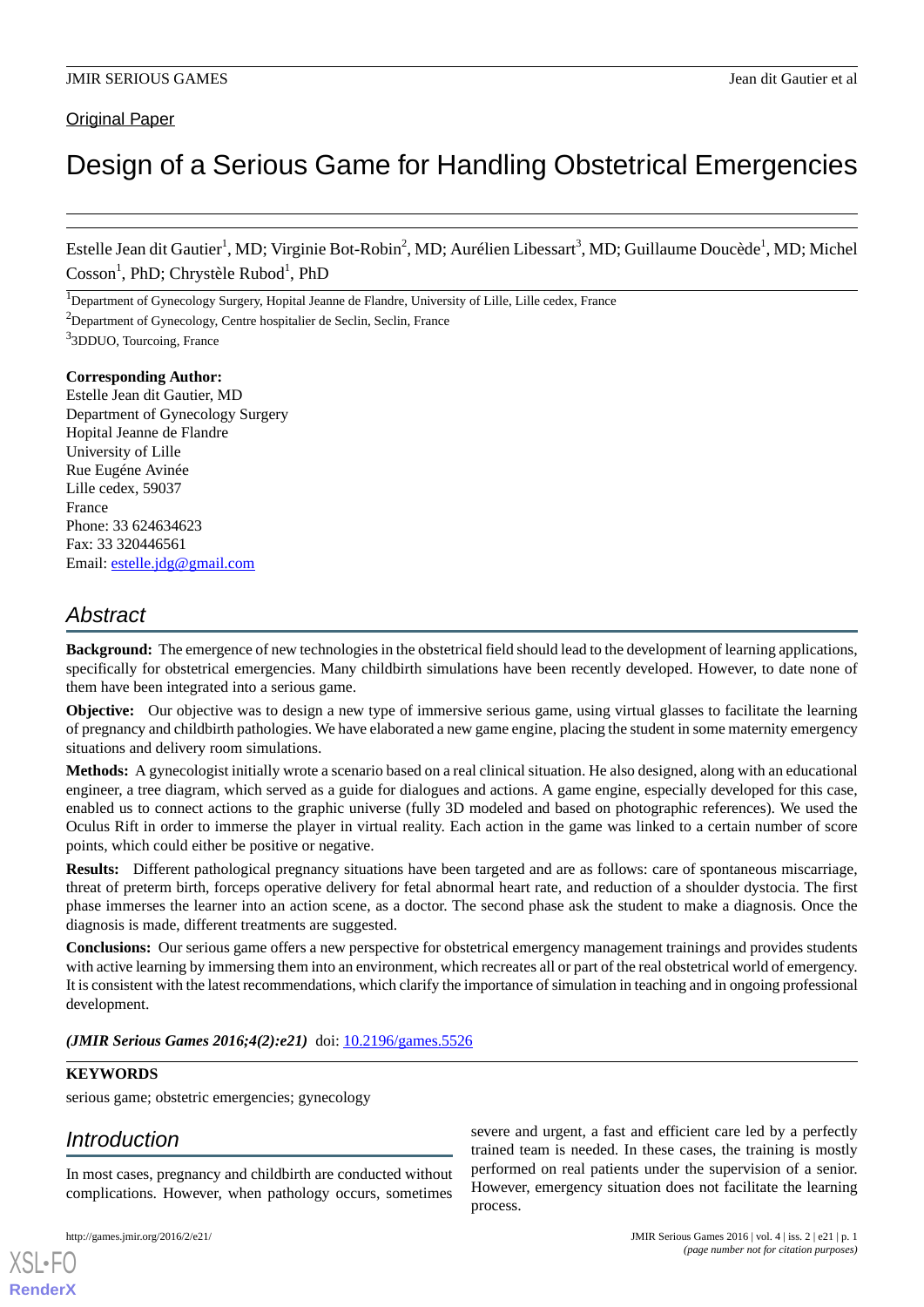The occurrence of certain situations is therefore random and depends on the maternity services with which the student is affiliated.

The emergence of new technologies in the obstetrical field should lead to the development of learning applications, specifically for obstetrical emergencies. Indeed, according to the latest 2014 Haute Autorité de Santé recommendations, related to birth care quality and safety, simulation exercises are integrated into the team training for obstetrical emergencies [[1\]](#page-5-0). Many trainings using simulation were designed to teach medical students and to develop their capacity to perform surgeries in the future. Effectiveness of this form of learning is now well established [\[2](#page-5-1)[,3](#page-5-2)]. Furthermore, using virtual glasses-headphones coupling allows total immersion of the player in a 3D environment and affects both hearing and sight. This immersion is more complete as compared with a situation in which the player is just in front of a computer screen with keyboard and mouse control devices [[4](#page-5-3)].

In the obstetrical field, many childbirth simulations have been recently designed for educational purposes [[5\]](#page-5-4). However, to date, none of them have been integrated into a serious game, allowing a global "virtual patient" approach.

Our goal is to develop a new type of immersive, virtual reality serious game using virtual glasses. We describe the design of a new game engine, placing the student in some maternity emergency situations and delivery room simulations. In-game decision-making should lead, in the second step, to an accurate obstetrical gesture realization on a physical manikin.

## *Methods*

For several years, our obstetricians' team has been working in partnership with an educational engineer.

Different pathological situations during pregnancy that have been targeted are as follows: threat of early spontaneous miscarriage, threat of preterm birth, forceps operative delivery for abnormal heart rate, and reduction of a shoulder dystocia.

This serious game targets different categories of learners.

Indeed, "spontaneous miscarriage" and "possible preterm birth" scenarios deal with 2 topics that are part of the French educational program of the medicine study second cycle [[6\]](#page-5-5). They also form a part of the midwife educational program. Thus, these scenarios target a wide audience, composed of medicine students, obstetrical and gynecological internes and residents, and apprentice midwives. The "forceps operative delivery for abnormal fetal heart rate" scenario will permit the gynecology and obstetrics residents training.

Obstetricians and midwives must know the "shoulder dystocia" diagnosis and the related reduction gestures. The last 2 scenarios could be integrated as part of an ongoing medical training.

An obstetrician initially wrote a scenario based on a real clinical situation. All scenarios were designed following the same method. The first phase put the learner in an action scene, as a doctor. The second phase lead to making the diagnosis of the pathology. An actions diagram tree referring to all the possible

 $XS$  $\cdot$ FC **[RenderX](http://www.renderx.com/)**

actions enables the students to progress following a clinical reasoning. Players can have access to various additional clinical elements, for example, the possibility to perform an ultrasound, a biological assessment, consult medical records, or fetal monitoring. Once the diagnosis is made, different treatments are offered to learners.

We want to reach the most real-like situation by offering students the maximum dialog choices and additional tests.

In order to offer a certain freedom in action, a complex actions diagram tree lead in-game actions and allows students to make their own choices in the game.

Both an educational engineer and a doctor have designed this actions tree. It contains all the possible actions, which are given to players in the game. Thanks to this method, the scenario moves away from a linear path, and allows students to learn through attempts and errors. All these actions diagram trees are designed with a diagramming software, such as Ed Graph Editor, (see [Figure 1\)](#page-2-0).

This actions diagram has been evaluated for its relevance by doctors with different knowledge levels. Thus, medicine students, obstetrical residents, and hospital practitioners tested it. It was aimed to highlight possible misunderstandings or inconsistencies, which may persist in the scenario realization. This will also enable us to expand the range of options offered to players. Some answers may not have been initially envisaged and might be relevant in diagnostic or therapeutic procedures.

The graphic universe has been fully 3D modeled and is based on hospital photographic references. Different views have been taken in some strategic locations such as obstetrical emergencies unit, guardrooms, and delivery rooms (see [Figure 2](#page-3-0)). So far, 2 locations have been 3D modeled in order to compose the environment of the 4 scenarios. "Spontaneous miscarriage" and "possible preterm birth" scenarios take place in the obstetrical emergencies unit. "Forceps operative delivery for fetal abnormal heart rate" and "reduction of a shoulder dystocia" scenarios take place in a delivery room. These different locations are 3D modeled using "Autodesk 3ds Max" software.

Game development was carried out following 2 distinct phases.

First, it was necessary to develop a game engine. Indeed, once the actions tree design was completed, each actions branch had to be linked to in-game actions. Each action contains, via the game engine, the action description, the previous actions (leading to this action), and the following actions (unlocked by this action). Some other information can also be set up, such as corresponding interactive objects, code names, and so on. Second, indicated actions are connected with the graphic universe. For example, ultrasound actions type appeared by clicking on the ultrasound equipment, respecting the timeline and the causes or consequences relationship established in the actions tree diagram.

Players are immersed in virtual reality thanks to the Oculus Rift technology, a virtual reality device designed by the Oculus VR Company. The device looks like a mask covering eyes and can be strapped to the face at the rear of the head. A digital screen is placed a few centimeters in front of each eye, perpendicular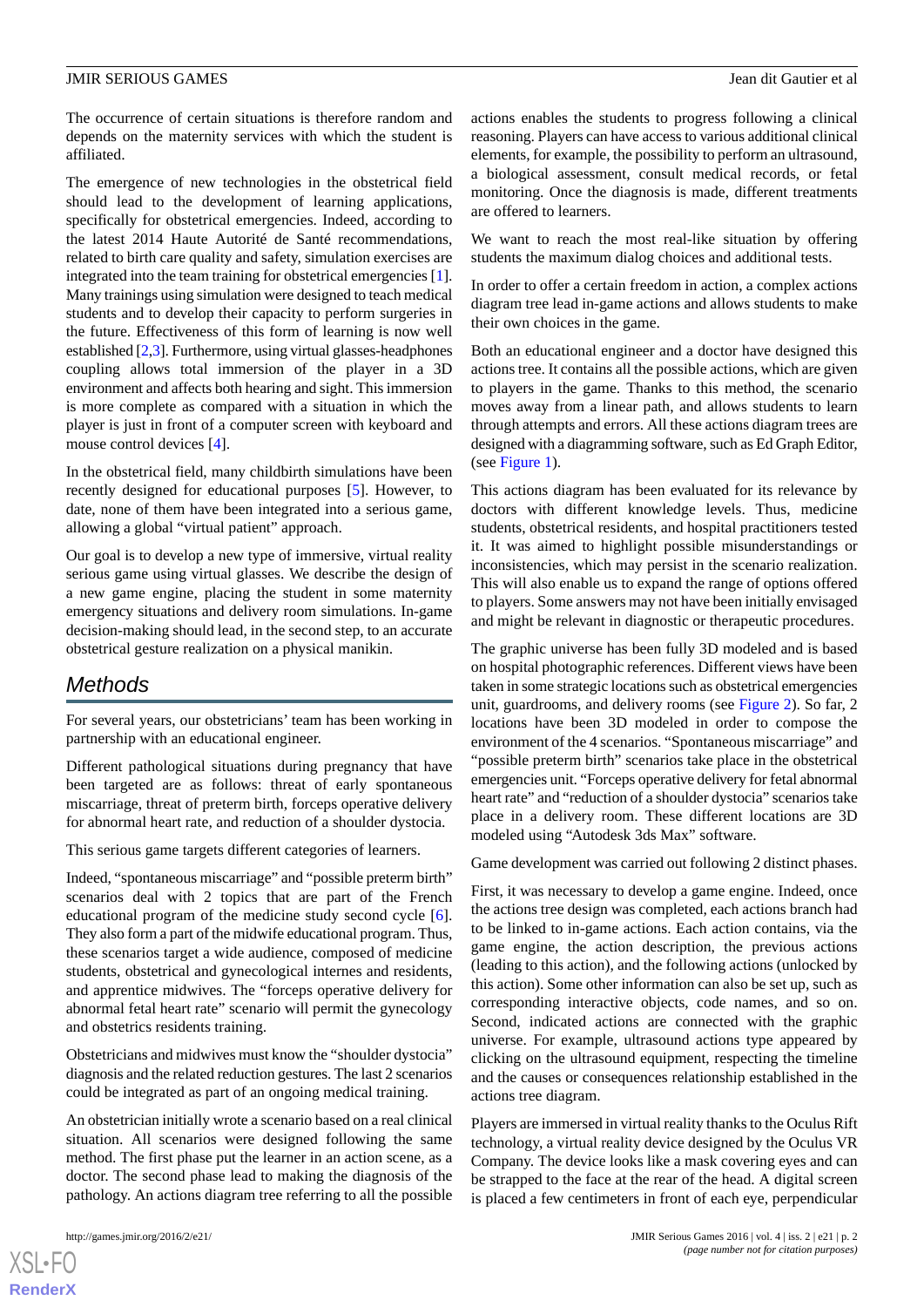to the sight line. This screen displays a stereoscopic picture, digitally distorted by 2 lenses located in front of each eye, in order to inverse the optical distortion. It expands the visual field and the definition in front of the fovea. The screen is placed in the focal plane of these lenses. The created virtual picture is projected to infinity. Various sensors detect user head movements, which make a real-time picture adaptation on the screen possible and produce a total immersion into the rendered scene.

A score, which can be either positive or negative, is set for every possible in-game action. A good action is positively rewarded, and conversely, bad actions are negatively rewarded. Therefore, certain choices would be rewarded, and others would be penalized. Score points setting depend on the student diagnostic process and its relevance. For example, if the student immediately led a biological assessment before interrogating or examining the patient, the student will be rewarded less score points than a student who follows a correct approach, with a medical logic (interrogation, followed by clinical tests, and additional tests). In delivery room scenarios, a concept of penalty depending on the student's decision time is added.

All these actions are then summarized at the end of the game in a score table (see [Figure 3](#page-3-1)). The score table is divided into 5 sections. On the top, the global player score is provided that the player earned on the entire scenario. The first column reminds each action he or she performed, the second shows the actions category, the third shows the score associated with this particular action, and the last column often leads to additional content (videos, articles, and courses).

Every time a session ends, a personal and downloadable assessment of the player is edited through a spreadsheet software (Excel-like). Thus, the player can see his mistakes and successes at the end of the game. A scoring system permits the player assessment. The learning assessment is a two-step process. The first step is made through the game based on the choices the player virtually made and for which he or she has been given points (positive and negative) assigning the player a final grade. The second step occurs through the actual debrief at the end of the learning session, with the teacher who will go through the blunt assessment given by the game.

<span id="page-2-0"></span>**Figure 1.** Orange: environment changes and specific content display; blue: player decision making; purple: interaction with object; green: game automatic feedback; black: checkpoint.



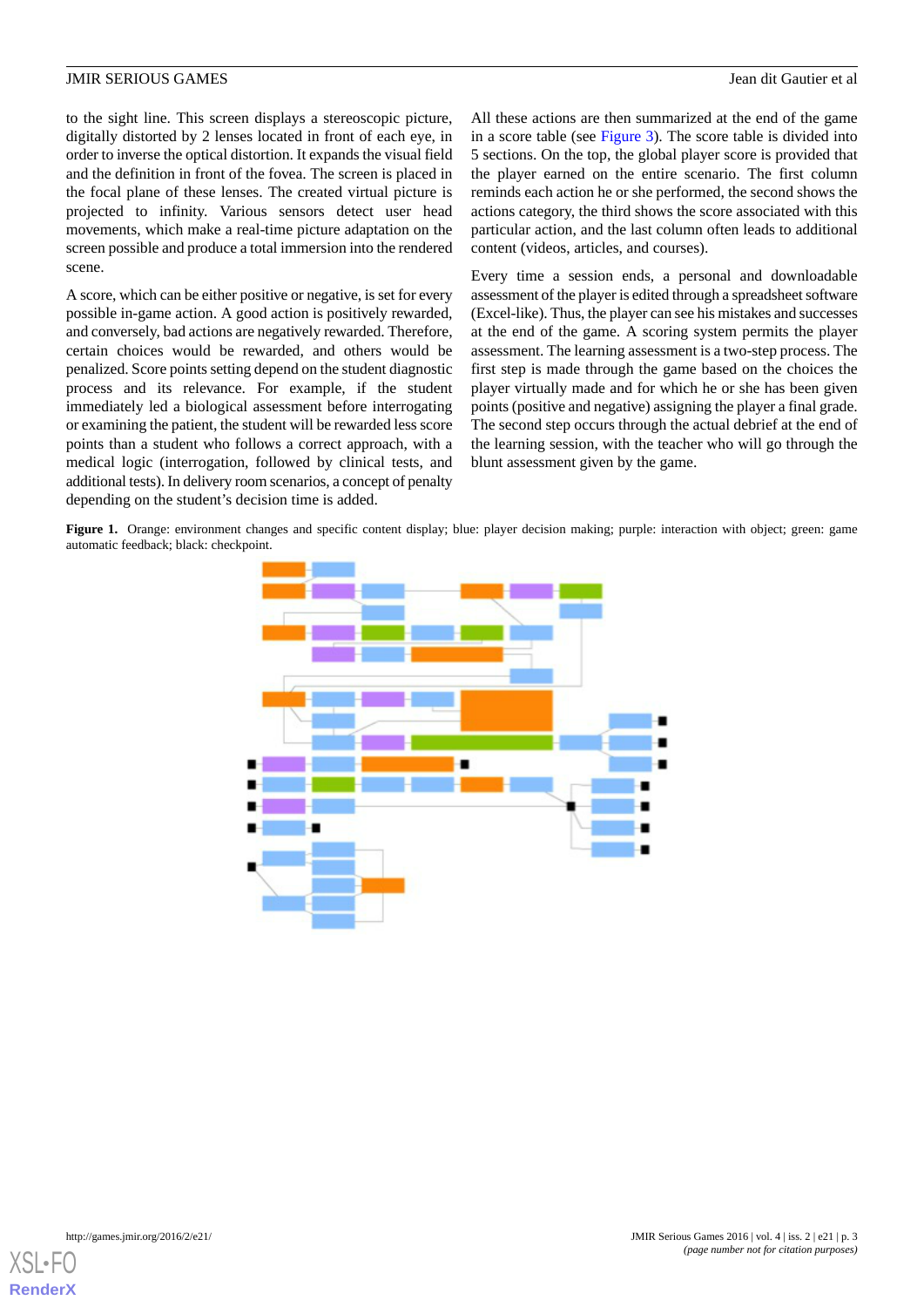<span id="page-3-0"></span>**Figure 2.** Elaboration of a graphic environment: (a) 3D modeled graphic universe, based on hospital photographic references: guard room and (b) obstetrical emergencies unit.



<span id="page-3-1"></span>



## *Results*

All the scenarios mentioned above have been developed.

Two scenarios take place in obstetrical emergencies unit. The 2 selected pathologies are frequent motives for consultations: spontaneous miscarriage and possible preterm birth [\[7](#page-5-6)].

The player is in an emergency room. He or she has access to all the necessary equipment in order to solve the clinical case: personal medical records, cardiotocography, lookup table, ultrasound device, tensiometer, thermometer, tubes for biological samples, or even urine sample bottles for urinalysis strips uses. Each element has a specific role in the scenario.

The threat of preterm birth scenario is a simple situation in which a patient comes to obstetrical emergencies unit for pelvic pain at 30 weeks of gestation. We have created a virtual dialogue between the patient and the learner or player in order to provide

[XSL](http://www.w3.org/Style/XSL)•FO **[RenderX](http://www.renderx.com/)**

him with the necessary information on diagnosis. The learner can also consult the personal medical records in order to access various data such as patient history, allergies, and pregnancy monitoring. If the player wishes, he or she can perform an ultrasound, or consult the fetal heart rate and tocography. If so, he or she will have an access to ultrasound images we have included in the scenario (cervical length and estimated fetal weight). The purpose of these additional elements is to guide the learner toward a possible preterm birth diagnosis. However, only the player can choose if he or she realizes (or not) a medical interrogation and additional examinations. He or she can then choose among several therapeutic treatments. To some extent, the player can constantly access the ongoing diagnosis before choosing the appropriate treatment and modify it if he or she wants. However, there are points of no return: Once he or she reaches one, the player cannot go back would he or she want to obtain additional information and modify his diagnosis. The diagnostic process is estimated at 20 minutes, which is the time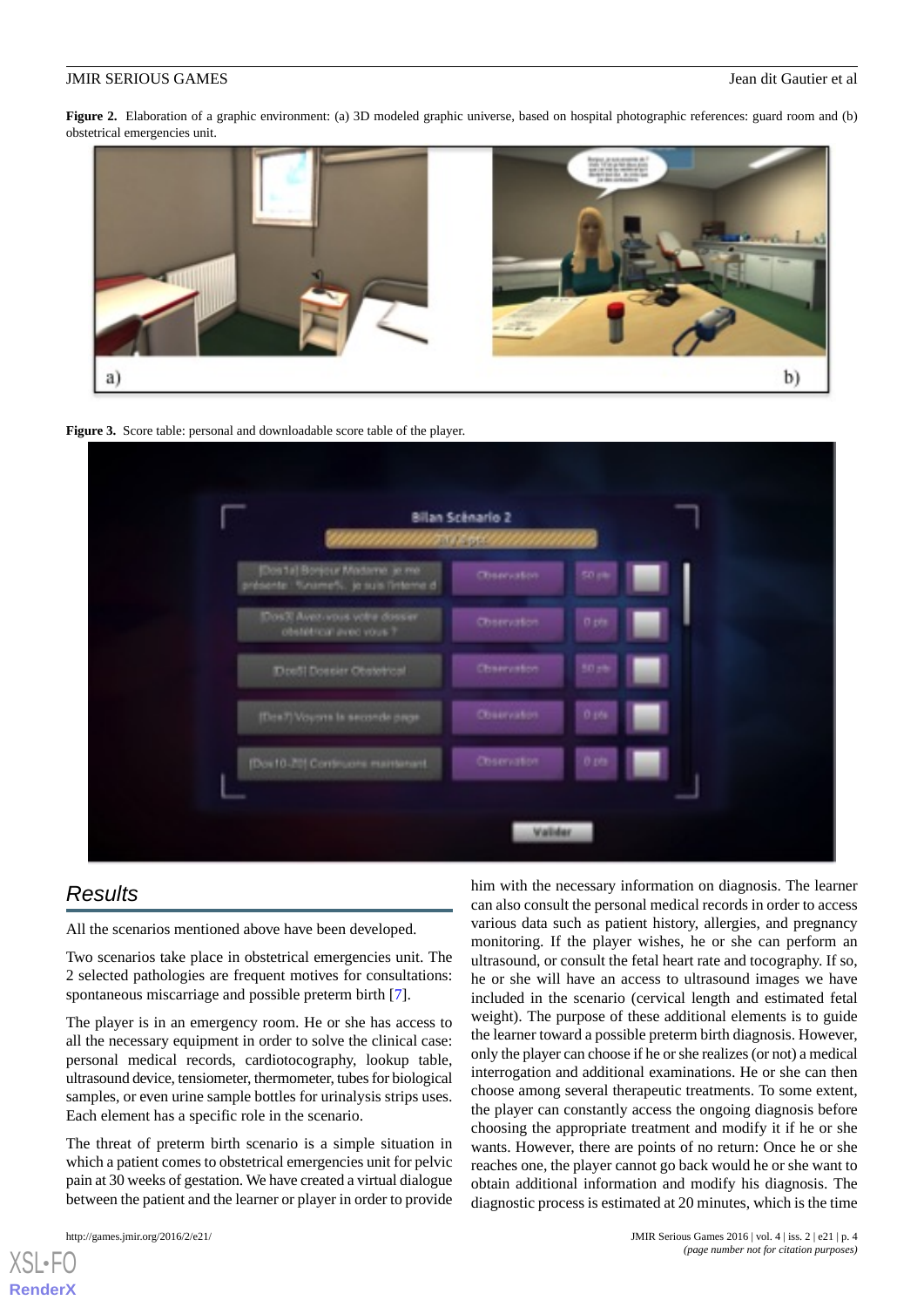amount allotted to the player to solve the case. With this countdown system, we want to recreate the stressful conditions of emergency services (average consulting time).

The "spontaneous miscarriage scenario" takes place in the same environment and is based on the same game action engine, with a similar diagnostic approach. A patient, at the first trimester of pregnancy, comes for metrorrhagia. The player can realize detailed examinations, ultrasound, and biological check-up (pregnancy blood test, complete blood count). He or she should eventually make a spontaneous miscarriage diagnosis and choose the adapted therapy. Regarding the scenarios taking place in the delivery room, we needed to create a new graphic environment.

An obstetrical unit midwife calls the player and asks him to come into the delivery room. He or she can consult the personal medical records, the monitoring (showing an abnormal fetal heart rhythm and expulsive efforts), ultrasound, and has access to various obstetrical tools.

Regarding "forceps operative delivery through forceps for abnormal heart rate scenario," the player can lead a patient and a midwife interrogation, perform a vaginal examination, an ultrasound, and collect some information about fetal head engagement and orientation. The goal is to achieve as soon as possible the abnormal fetal heart rate diagnosis requiring forceps operative delivery. The decision must be taken within 10 minutes in order to represent the urgency of this type of situation.

The "reduction of a shoulder dystocia scenario" takes place in the same way. The same additional examination possibilities are offered to the player. Most of them are useless, and even have a negative impact and result in a waste of time because the shoulder dystocia diagnosis is purely clinical. The player goal is to reach this diagnosis as soon as possible and choose among various proposed gestures.

## *Discussion*

#### **Principal Findings**

We designed a new type of immersive serious game, using a new game engine. It supports the Oculus Rift technology, allows the integration of new scenarios with minimal effort, especially in the gynecologic field, and could be linked to the medical training manikin. It has been designed so that it is sensor-equipped to allow gesture realization.

The use of new simulation technologies has been widespread in the obstetrical field for the last ten years. However, to our knowledge, there is no publication about serious games used as pedagogic tools for learning in obstetrical emergency situations.

Nowadays, learning through simulation mostly concerns trainings related to breast and pelvic clinical examination as well as to postpartum hemorrhage management [\[8](#page-5-7)]. This learning form is commonly linked to the technical skills reinforcement, especially with postexercise debriefing. Through the game, our educational tool can help stimulate the motivation of medicine students, obstetrical interns, residents, and

midwifery students by offering the possibility to face frequent emergency situations, which require quick management answers and are based on essential knowledge.

Some commercial or nonprofit platforms already exist but have not been totally adapted to the medical training needs. For instance, these game engines do not support the Oculus Rift technology. Based on our training needs, we created our own specific tool. It allows the incorporation of a complex diagram tree, based on a real clinical situation, which offers a multiple action combination and leads to a realistic and immersive game.

Moreover, the project must lead to the integration of a medical training manikin, be sensor-equipped, and link to the Serious Game, to allow obstetrical gesture training with real-time feedbacks. Our game engine should therefore be custom designed in regard with this evolution. Serious games developments in the medical field are often very specific to each project. Few of them use a game engine, which allows creating new scenarios with minimal efforts, especially in the gynecologic field. Our work led to the development of a new game engine, which allows integrating, quickly and easily, new scenarios, both in the gynecologic and obstetric fields, as well as in other medical fields, without requiring the intervention of a programmer. Each scenario can be integrated into a new graphic environment, corresponding to various hospital locations, using already created graphic assets. Moreover, few serious games offer a complete immersion in the medical field currently. Immersion, through the Oculus Rift, can increase the realism of a clinical situation and the involvement of the player [[9\]](#page-5-8).

Learning by playing seems to be a solid method to gain better appropriation for the learner [[10\]](#page-6-0). Serious games, mostly developed for surgical skills, have been tested to prove their validity [[11](#page-6-1)-[13\]](#page-6-2). Serious games seem to better enable the learner to feel immersed, to improve their confidence, and to enhance their clinical skills [\[12](#page-6-3)]. Serious games offer an innovative approach and seem more attractive than the "old fashioned way" of learning. Nevertheless, in order to do so, it is important to cooperate in designing and validating a serious game for a specific educational problem  $[14,15]$  $[14,15]$  $[14,15]$ . That is why we combined both the work and the skills of a pedagogic engineer, a game designer, a medical doctor, and a medical professor.

Our educational method aims at learning various common gynecological pathologies through realistic virtual situations. The game provides the learner with the opportunity to think and to follow a patterned diagnosis approach. Thanks to the postgame score analysis, the learner can evaluate himself and get debriefed about the mistakes he or she committed during the game session.

Naturally, this tool has to be properly tested on a student's sample in order to validate its performances and demonstrate its pedagogic potential, and also evaluate the good learning acquisition. Thanks to the game and to the learning session with the debrief-time.

Even today, *serious game* is not a well-defined concept. So far, it has many definitions, which differ from author to author [[16-](#page-6-6)[20\]](#page-6-7). Our work matched with the definition of Julian Alvarez

 $XS$  $\cdot$ FC **[RenderX](http://www.renderx.com/)**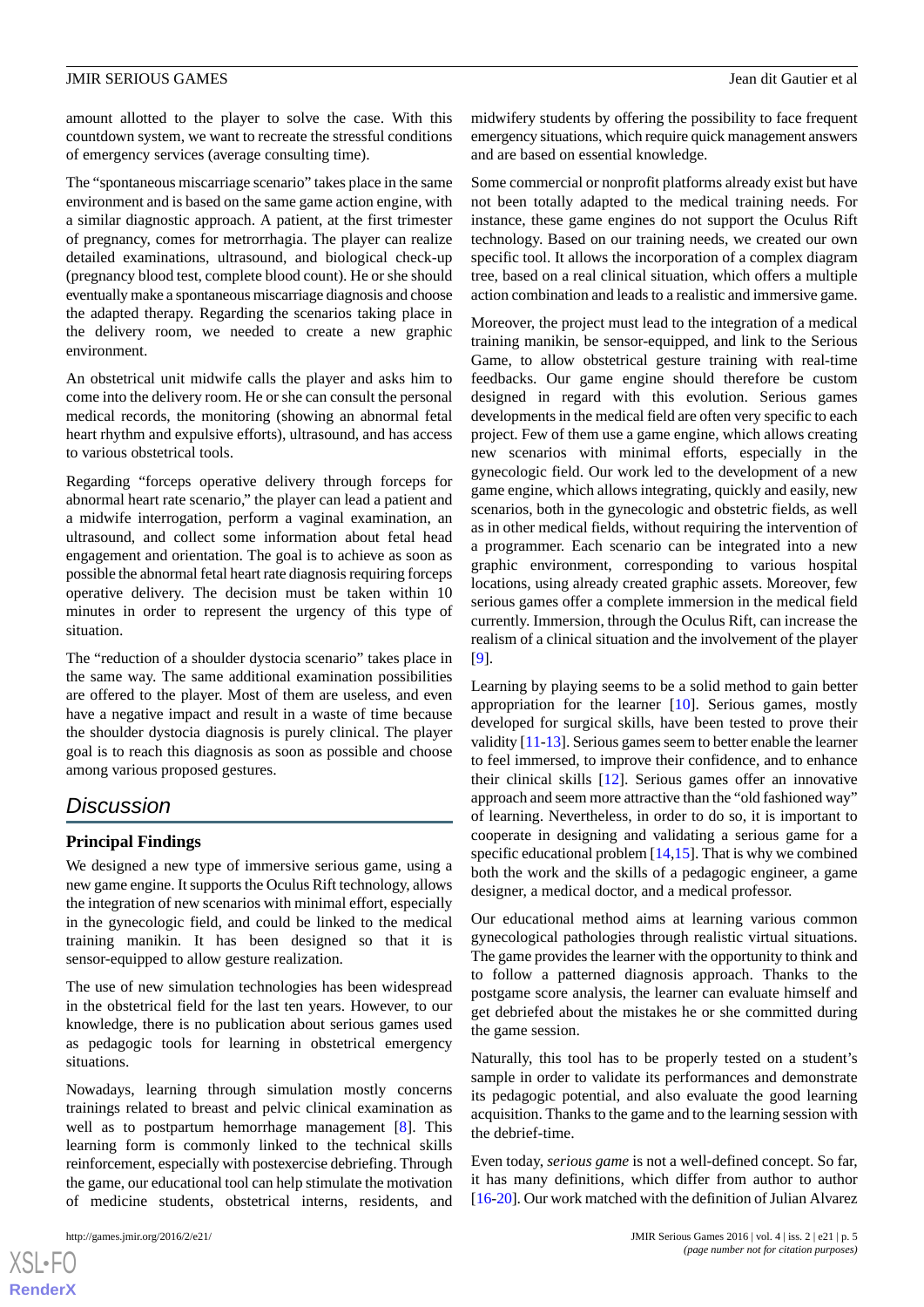that defines serious games as any "computer application whose initial intention is to combine, with consistency, both serious aspects with fun spring from video game" [\[18](#page-6-8)]. We have described a system that meets this definition by using scoring system, action and decision tree, stressful and immersive graphic environment narrative systems, and game mechanics based on flow and game design theory (especially from point and click adventure game type). This Serious Game is developed as a part of a continuing medical training, funded by Lille2 University. It is used within the framework of learning sessions, managed by a professor. A medical teacher carries out the briefing and the debriefing. In this context, the game is only a support, used to initiate a dialogue involving the player's own knowledge. However, this game can be also used as a "standalone game." The final report screen allows nonetheless a basic assessment, even without learning sessions. The scoring system, initially designed by a doctor, allows the player to visualize his mistakes, and to get the "correct answer" related to the clinical situation he or she just experienced. Prior to any training, we will use these sessions as an opportunity to make A-B testing (with and without the game) and evaluate its usability, through a form filled by the student at the end of each session.

So far, delivery room scenarios end at the obstetrical gesture choice.

Thereafter, we would allow the learner to realize these technical gestures on a sensor-equipped obstetrical anatomic manikin, which tracks each learner's gestures.

We are working on a virtual simulator of the pregnant woman's pelvic system in order to allow gestures on a digital model. The game action engine of our serious game can also integrate new future scenarios such as ectopic pregnancy, operative delivery for obstructed labor, and/or vacuum extraction.

#### **Conclusion**

Simulation teaching offers active learning, conducted by the learner, immersed in an environment recreating all or part of the real world, promoting knowledge integration and technical and behavioral skills in a short time.

Our serious game is part of this type of educational training, and offers a new perspective for obstetrical emergency learning. We need to test it on a student sample to validate its pedagogic potential in order to justify its integration into an obstetrical learning program.

We want to develop it by creating some new scenario in the gynecologic and obstetrical fields to extend its pedagogical impact.

#### **Acknowledgments**

The authors would like to thank the University of Lille for the financial support.

#### <span id="page-5-0"></span>**Conflicts of Interest**

None declared.

#### **References**

- <span id="page-5-1"></span>1. Granry JC, Moll MC. Rapport de mission État de l'art (national et international) en matiere de pratiques de simulation dans le domaine de la sante: Dans le cadre du developpement professionel continu et de la prevention des risques associes aux soins. Haute Autorité de Santé. 2012 Jan. URL: [http://www.has-sante.fr/portail/upload/docs/application/pdf/2012-01/](http://www.has-sante.fr/portail/upload/docs/application/pdf/2012-01/simulation_en_sante_-_rapport.pdf) simulation en sante - rapport.pdf [accessed 2016-08-30] [[WebCite Cache ID 6k9DApsIO](http://www.webcitation.org/

                                6k9DApsIO)]
- <span id="page-5-3"></span><span id="page-5-2"></span>2. Cook DA, Hatala R, Brydges R, Zendejas B, Szostek JH, Wang AT, et al. Technology-enhanced simulation for health professions education: a systematic review and meta-analysis. JAMA 2011 Sep 7;306(9):978-988. [doi: [10.1001/jama.2011.1234](http://dx.doi.org/10.1001/jama.2011.1234)] [Medline: [21900138](http://www.ncbi.nlm.nih.gov/entrez/query.fcgi?cmd=Retrieve&db=PubMed&list_uids=21900138&dopt=Abstract)]
- <span id="page-5-4"></span>3. Graafland M, Schraagen JM, Schijven MP. Systematic review of serious games for medical education and surgical skills training. Br J Surg 2012 Oct;99(10):1322-1330. [doi: [10.1002/bjs.8819](http://dx.doi.org/10.1002/bjs.8819)] [Medline: [22961509\]](http://www.ncbi.nlm.nih.gov/entrez/query.fcgi?cmd=Retrieve&db=PubMed&list_uids=22961509&dopt=Abstract)
- <span id="page-5-5"></span>4. Starner T. Fundamentals of wearable computers and augmented reality. In: Wearable Comput Meetting Chall. France: CRC press; 2015.
- <span id="page-5-6"></span>5. Dupuis O, Moreau R, Pham MT, Redarce T. Assessment of forceps blade orientations during their placement using an instrumented childbirth simulator. BJOG 2009 Jan;116(2):327-32; discussion 332 [\[FREE Full text](http://dx.doi.org/10.1111/j.1471-0528.2008.02004.x)] [doi: [10.1111/j.1471-0528.2008.02004.x\]](http://dx.doi.org/10.1111/j.1471-0528.2008.02004.x) [Medline: [19076965\]](http://www.ncbi.nlm.nih.gov/entrez/query.fcgi?cmd=Retrieve&db=PubMed&list_uids=19076965&dopt=Abstract)
- <span id="page-5-8"></span><span id="page-5-7"></span>6. Ministère de l'éducation nationale et ministère de l'enseignement supérieur et de la recherche. Deuxième partie du deuxième cycle des études médicales. Bulletin officiel. 2007 Jun 07. URL: [http://www.education.gouv.fr/bo/2007/22/MENS0753287A.](http://www.education.gouv.fr/bo/2007/22/MENS0753287A.htm) [htm](http://www.education.gouv.fr/bo/2007/22/MENS0753287A.htm) [accessed 2016-08-30] [\[WebCite Cache ID 6k9DfNadw](http://www.webcitation.org/

                                6k9DfNadw)]
- 7. Alouini S, Mesnard L, Coly S, Dolique M, Lemaire B. Urgences gynécologiques : nature et degré de gravité. J Gynécologie Obstétrique Biol Reprod 2012;41(1):48-54.
- 8. Daniels K, Parness A. Development and use of mechanical devices for simulation of seizure and hemorrhage in obstetrical team training. Simul Healthc 2008;3(1):42-46. [doi: [10.1097/01.SIH.0000290632.83361.4b\]](http://dx.doi.org/10.1097/01.SIH.0000290632.83361.4b) [Medline: [19088641\]](http://www.ncbi.nlm.nih.gov/entrez/query.fcgi?cmd=Retrieve&db=PubMed&list_uids=19088641&dopt=Abstract)
- 9. Csikszentmihalyi M. Toward a Psychology of Optimal Experience. In: Flow and the Foundations of Positive Psychology. Netherlands: Springer; 2014:209-226.

[XSL](http://www.w3.org/Style/XSL)•FO **[RenderX](http://www.renderx.com/)**